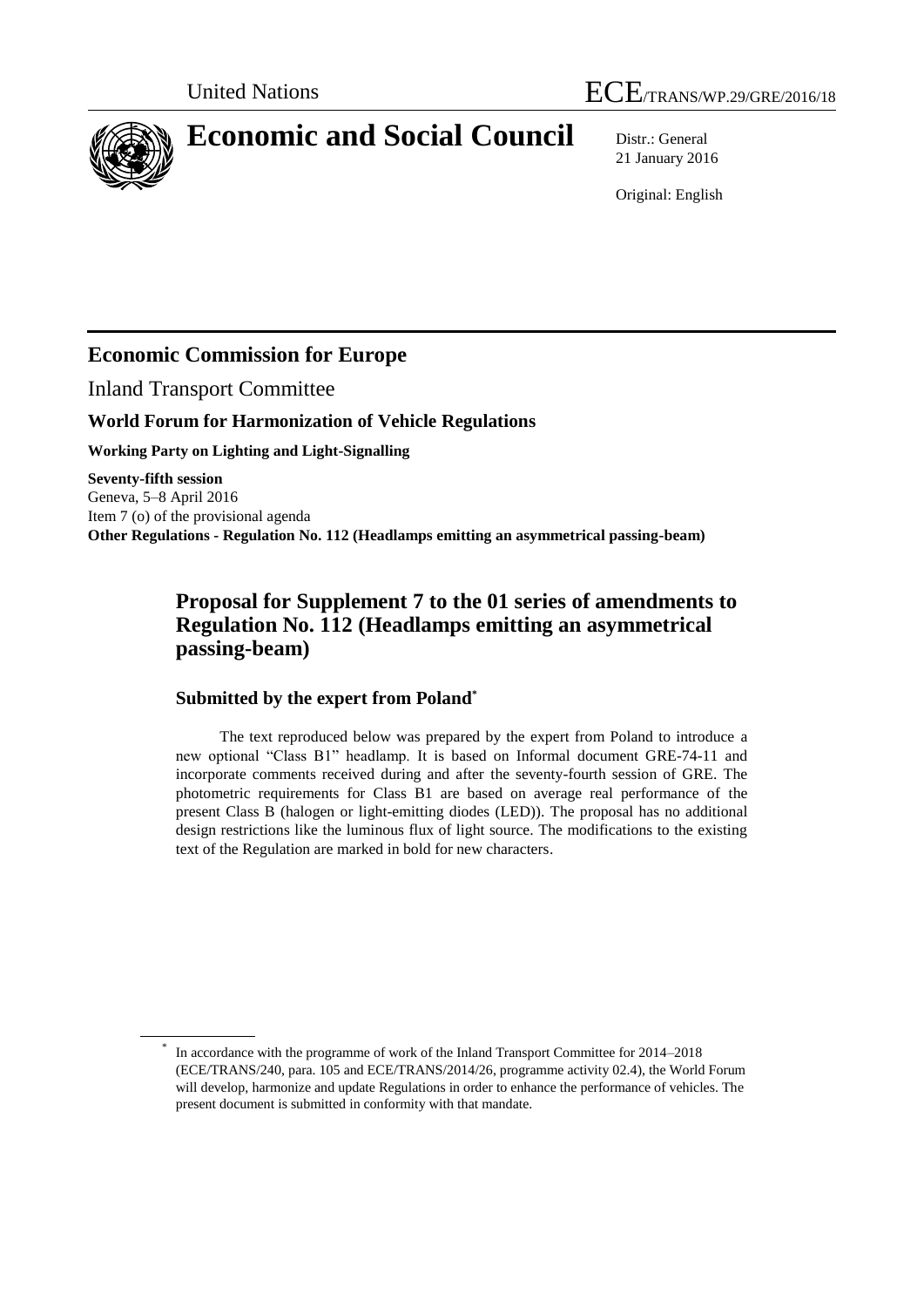## **I. Proposal**

**Figure 2**

*Paragraph 1.4.,* amend to read:

"1.4. Headlamps of different "Classes" (A or B **or B1**) mean headlamps identified by particular photometric provisions."

*Paragraph 2.1.4.,* amend to read:

"2.1.4. Whether it concerns a Class A or B **or B1** headlamp;"

*Paragraphs 4.2.2.3., 4.2.2.4. and 4.2.2.5.,* replace "Class B headlamp" with "Class B **and B1** headlamp".

*Paragraph 5.3.2.3.,* amend to read:

"5.3.2.3**. For the class B headlamps the** total objective luminous flux of all LED modules producing the principal passing-beam and measured as described in paragraph 5. of Annex 10 shall be equal or greater than 1,000 lumens."

*Paragraph 6.2.4.,* renumber as 6.2.4.1.

Add *a new paragraph 6.2.4.2.,* to read:

**"6.2.4.2. The passing-beam of Class B1 shall meet the luminous intensities described as follows:** 

> **For right hand traffic, the luminous intensities shall be such that the vertical illumination defined for a direction parallel to a line connecting the headlamp centre and a given point on the road surface will be equal or greater than the values described on Figure 2 and in the tables below.**



**Class B1 luminous intensities test points** 

*Note:* **Vertical illumination at the road surface to be recalculated for luminous intensities for single headlamp. Side: + Left , -Right; 0,0 – headlamp position at 0.75 m above road surface.**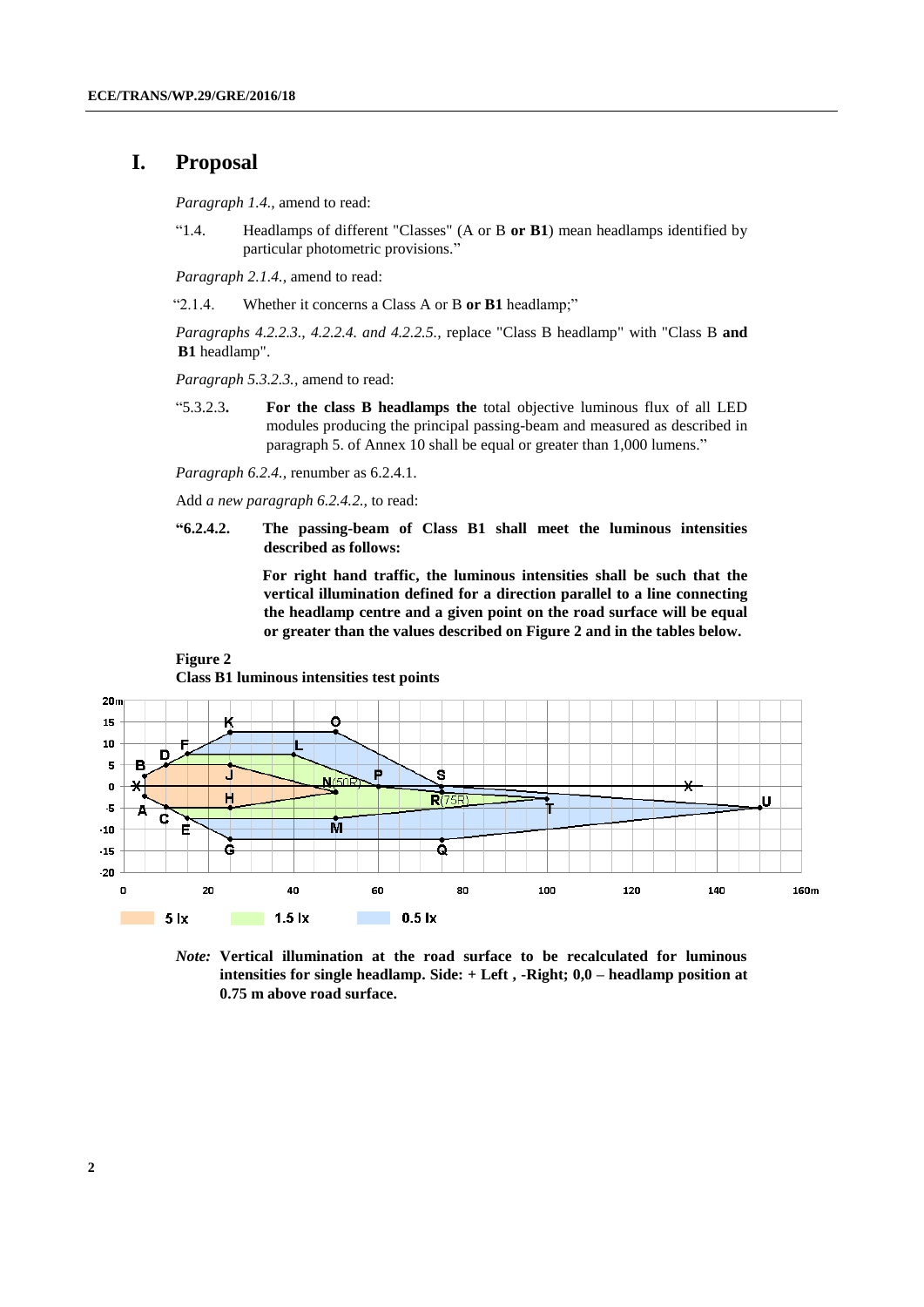| Point              | Side position (m) | <b>Beyond headlamp</b> (m) | Height(m)        |
|--------------------|-------------------|----------------------------|------------------|
| Headlamp<br>centre | $\bf{0}$          | $\bf{0}$                   | 0.75             |
| A                  | $-2.5$            | 5                          | $\bf{0}$         |
| $\, {\bf B}$       | 2.5               | 5                          | $\bf{0}$         |
| $\mathbf C$        | $-5$              | 10                         | $\bf{0}$         |
| D                  | 5                 | 10                         | $\bf{0}$         |
| ${\bf E}$          | $-7.5$            | 15                         | $\bf{0}$         |
| $\mathbf{F}$       | 7.5               | 15                         | $\bf{0}$         |
| ${\bf G}$          | $-12.5$           | 25                         | $\bf{0}$         |
| $\mathbf H$        | $-5$              | 25                         | $\bf{0}$         |
| ${\bf J}$          | 5                 | 25                         | $\bf{0}$         |
| K                  | 12,5              | 25                         | $\bf{0}$         |
| L                  | 7.5               | 40                         | $\bf{0}$         |
| M                  | $-7.5$            | 50                         | $\bf{0}$         |
| N(50R)             | $-1.5$            | 50                         | $\bf{0}$         |
| $\mathbf 0$        | 12.5              | 50                         | $\bf{0}$         |
| ${\bf P}$          | $\mathbf{0}$      | 60                         | $\bf{0}$         |
| $\mathbf Q$        | $-12.5$           | 75                         | $\bf{0}$         |
| R(75R)             | $-1.5$            | 75                         | $\bf{0}$         |
| ${\bf S}$          | $\mathbf{0}$      | 75                         | $\bf{0}$         |
| T                  | $-3$              | 100                        | $\boldsymbol{0}$ |
| $\mathbf U$        | $-5$              | 150                        | $\boldsymbol{0}$ |

**Co-ordinates of points limiting requirements for areas.** 

**Required vertical illumination at the road surface** 

| Area restricted by points                  | Minimum required value (lux) |
|--------------------------------------------|------------------------------|
| A, C, H, N, J, D, B, A                     | 5.0                          |
| C, E, M, T, R, P, L, F, D, J, N, H, C      | 1.5                          |
| $E, G, Q, U, S, O, K, F, L, P, R, T, M, E$ | 0.5                          |

**At any point and area, the value of 50 lux shall not be exceeded.**

**For left hand traffic, all points and values should be mirrored with respect to the X-X line.**

**It is allowed to fulfill the above requirements for a pair of headlamps intended for the same vehicle but under the condition that the sum of measured values is at least twice the above required values. Moreover, the left headlamp shall meet at least the requirements for a single headlamp from 1.5 m right to the left and the right headlamp shall meet at least the requirements for a single headlamp from 1.5 m left to the right, as defined above.**

**In any direction the luminous intensity of light emitted by single headlamp cannot be more than 50,000 cd.**

**Measurements might be done by standard photogoniometric equipment in the spherical coordinate measuring system as described in Annex 3.**

**For measurement purposes, the recalculation of the vertical illumination at the road surface to luminous intensities in the angular system according to Figure A in Annex 3 should be done. The position of the optical centre of the headlamp should be taken as 0.75 m above point 0,0 on the road surface (see Figure 2 above).**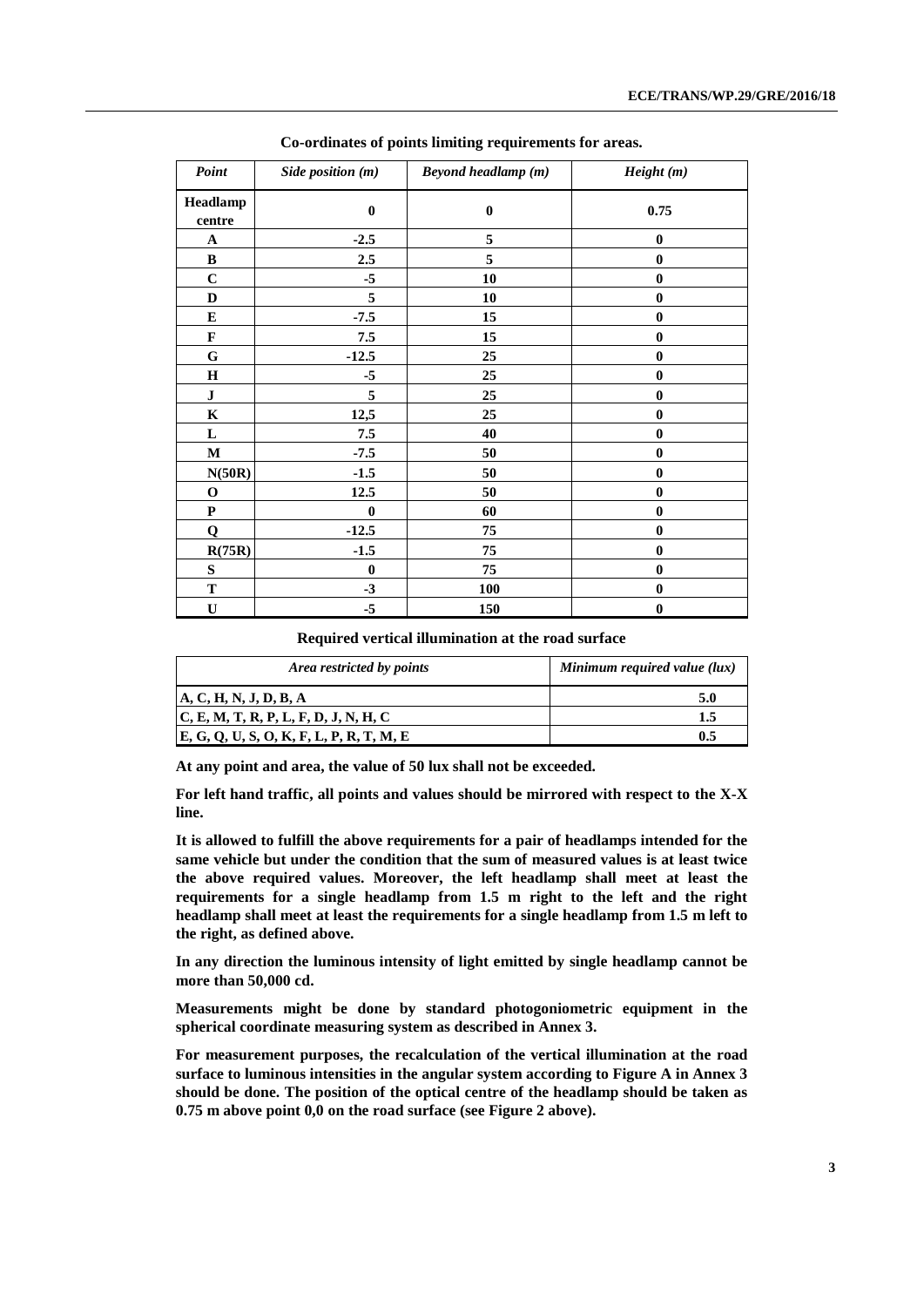**Before measurements, the cut-off shall be aimed according to paragraph 6.2.2., with the exception of paragraph 6.2.2.3.**

**Luminous intensities mapping the illumination at all the points in the tables above (points A to U) shall be measured.**

**For measurements of the other points and the areas described above (luminous intensities mapping the illumination at the road surface), the random procedure may be used for reducing the number of measurements. Such a random procedure should provide reliable results and cannot be influenced by anybody, including the technical service or the applicant. The angular resolution of goniophotometer measurements should reflect the uniform density of measuring points on the whole equivalent road surface as presented in Figure 2 above. At least one random measurement should be done for the area representing each rectangle 1 m in width and 5 m in length of the prescribed road surface area. Any visible inhomogeneity on the vertical screen illuminated by headlamp should be additionally verified by measurements of the darkest and the brightest visible points and areas as well as for any other doubts.** 

**Any equivalent measuring method may be used under conditions that guarantee the results as described above and below.**

**Moreover the passing-beam shall meet the luminous intensities at the test points referred to in the tables below and in Annex 3, Figure B (or mirrored about the VV line for left-hand traffic):**

|                                                                                                                                                                                                      |           |  |  |                                                              | <b>Headlamps for RH Traffic*</b> |                                                           |       |  |
|------------------------------------------------------------------------------------------------------------------------------------------------------------------------------------------------------|-----------|--|--|--------------------------------------------------------------|----------------------------------|-----------------------------------------------------------|-------|--|
| <b>Test point designation</b>                                                                                                                                                                        |           |  |  | <b>Test point</b><br>angular coordinates -<br><b>Degrees</b> |                                  | <b>Required luminous</b><br>intensity<br>cd<br><b>Max</b> |       |  |
| <b>B</b> 50 L                                                                                                                                                                                        |           |  |  | 0.57U, 3.43L                                                 |                                  | 350                                                       |       |  |
|                                                                                                                                                                                                      | <b>BR</b> |  |  |                                                              | 1.0 U, 2.5 R                     |                                                           | 1,750 |  |
| Any point in zone III<br>(bounded by the following coordinates in degrees)<br>8 L<br>8 L<br>8 R<br>8 R<br>1.5 R<br>4 L<br>6 R<br>$V-V$<br>1.5U<br>1 U<br>4 U<br>4 U<br>1.5 U<br>$H-H$<br>2U<br>$H-H$ |           |  |  |                                                              |                                  |                                                           | 625   |  |

*Note:* **In the table:**

**Letter L means that the point is located on the left of VV line.**

**Letter R means that the point is located on the right of VV line.**

**Letter U means the point is located above HH line**

**\* For left-hand traffic, the letter R shall be replaced by letter L and vice versa.**